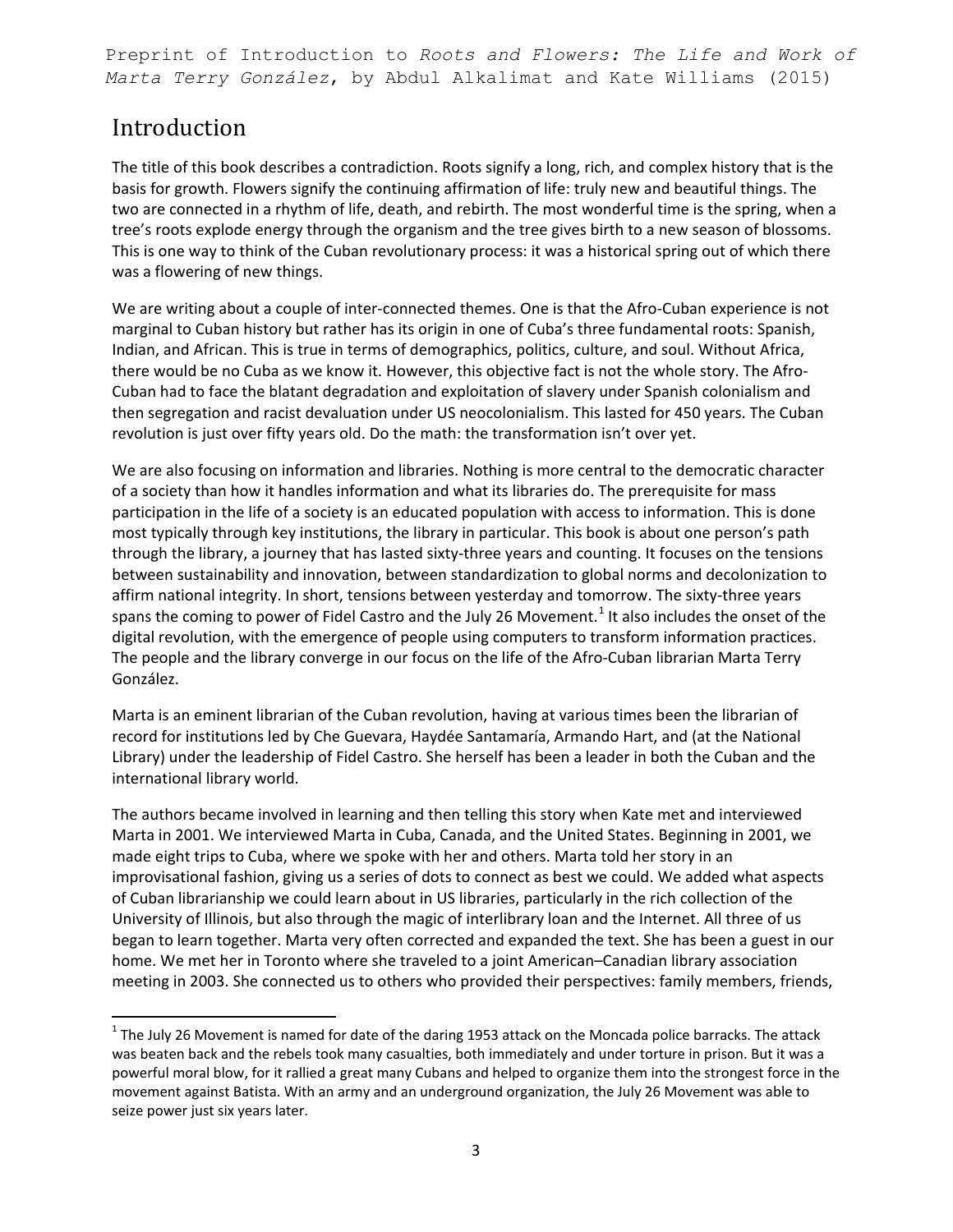and colleagues, including Dr. Héctor Terry Molinert, Graziella Pogolotti, Julio Rodríguez-Luis, Nancy Morejón Hernández, Emilio Setién Quesada, Eliades Acosta Matos, Gloria Ponjuan Dante, and María Aurora Soto Balbón and others. Along the way, Marta's colleagues and others created Ecured, the Cuban Wikipedia, which we were excited about and grateful to discover. We learned from all of these. At the same time, any errors in the text are ours. We taped and transcribed, we searched and scanned. We lost material to a disastrous theft, but we reconstructed and managed.

What helped make this possible was our broader focus on Cuba. For Abdul, this began in in 1957 when Bayamo native Mario Argote joined Abdul singing "Moody's Mood for Love" as they stood in line in their college cafeteria. The two of them then followed the Cuban revolution as closely as was possible from the small college town of Ottawa, Kansas.

Later, representing the Black Liberation movement, Abdul made several trips to Cuba with delegations from the United States. In 1972 he represented People's College as part of a tour for progressive university students and faculty, and made a report on the role of students in the Black Liberation struggle. After several subsequent solo visits, Abdul joined forces with Bill Sales<sup>[2](#page-1-0)</sup> and Rosemari Mealy<sup>[3](#page-1-1)</sup> to organize the Havana conference "Malcolm X Speaks in the 1990s," bringing eighteen African Americans to participate.<sup>[4](#page-1-2)</sup>

Kate first traveled to Cuba in 2001 with a Canadian-led tour organized for North American librarians. The group met Marta in the library she had founded and was directing, the Arca de Papel (Paper Arc) in the Cuban Book Institute. Kate later parted from the tour group in order to speak further with Marta and others in library studies and informatics. The resulting photo report helped provide context for North Americans to understand the then-current battle over Cuban libraries.<sup>[5](#page-1-3)</sup> Marta was a key protagonist in that battle, defending Cuba's libraries, librarians and, in fact, sovereignty. This story is told in chapter 10 and (in Marta's own words) in the documents included in the appendices.

When Marta succeeded in travelling to IFLA Boston—the annual meeting of the International Federation of Library Associations and Institutions—in August 2001, Kate and Abdul invited her to the Midwest. Marta visited the Detroit Public Library, lunched with faculty from the University of Michigan's School of Information where Kate was then a doctoral student, and toured JSTOR, the project to digitize and store entire runs of academic journals. She also spent time at the University of Toledo, where Abdul was director of the Africana Studies program, and in the community with staff and volunteers of the Murchison Center, a local community technology center where we worked with residents and students on digital literacy, gardening, and school reform.<sup>[6](#page-1-4)</sup>

In 2002, we accepted an invitation to share the experience of the Murchison Center at Cuba's

http://people.lis.illinois.edu/~katewill/cuba/.

<span id="page-1-0"></span><sup>2</sup> See: William W. Sales, *From Civil Rights to Black Liberation: Malcolm X and the Organization of Afro-American* 

<span id="page-1-2"></span>

<span id="page-1-1"></span>Unity (Boston: South End Press, 1994).<br><sup>3</sup> See: Rosemari Mealy, *Fidel & Malcolm X: Memories of a Meeting* (Melbourne: Ocean Press, 1993).<br><sup>4</sup> Video, audio and text from the conference is available online. Abdul Alkalimat, Malcolm X Speaks in the 90's," Malcolm X: A Research Site, http://www.brothermalcolm.net/2002/mx\_1990/. 5 Kate Williams, "Literacy and Computer Literacy: The Cuban Experience: Report on a Library Tour of Cuba,

<span id="page-1-3"></span>February-March 2001 / Alfabetización Y Computadorización: La Experiencia Cubana: Informe Sobre Un Viaje De Bibliotecarios a Cuba, Febrero-Marzo 2001," Kate Williams faculty Web page,

<span id="page-1-4"></span> $6$  Abdul Alkalimat and Kate Williams, "Social Capital and Cyberpower in the African American Community: A Case Study of a Community Technology Center in the Dual City," in *Community Informatics: Shaping Computer Mediated Social Relations*, ed. Leigh Keeble and Brian Loader (London: Routledge, 2001), 178-204.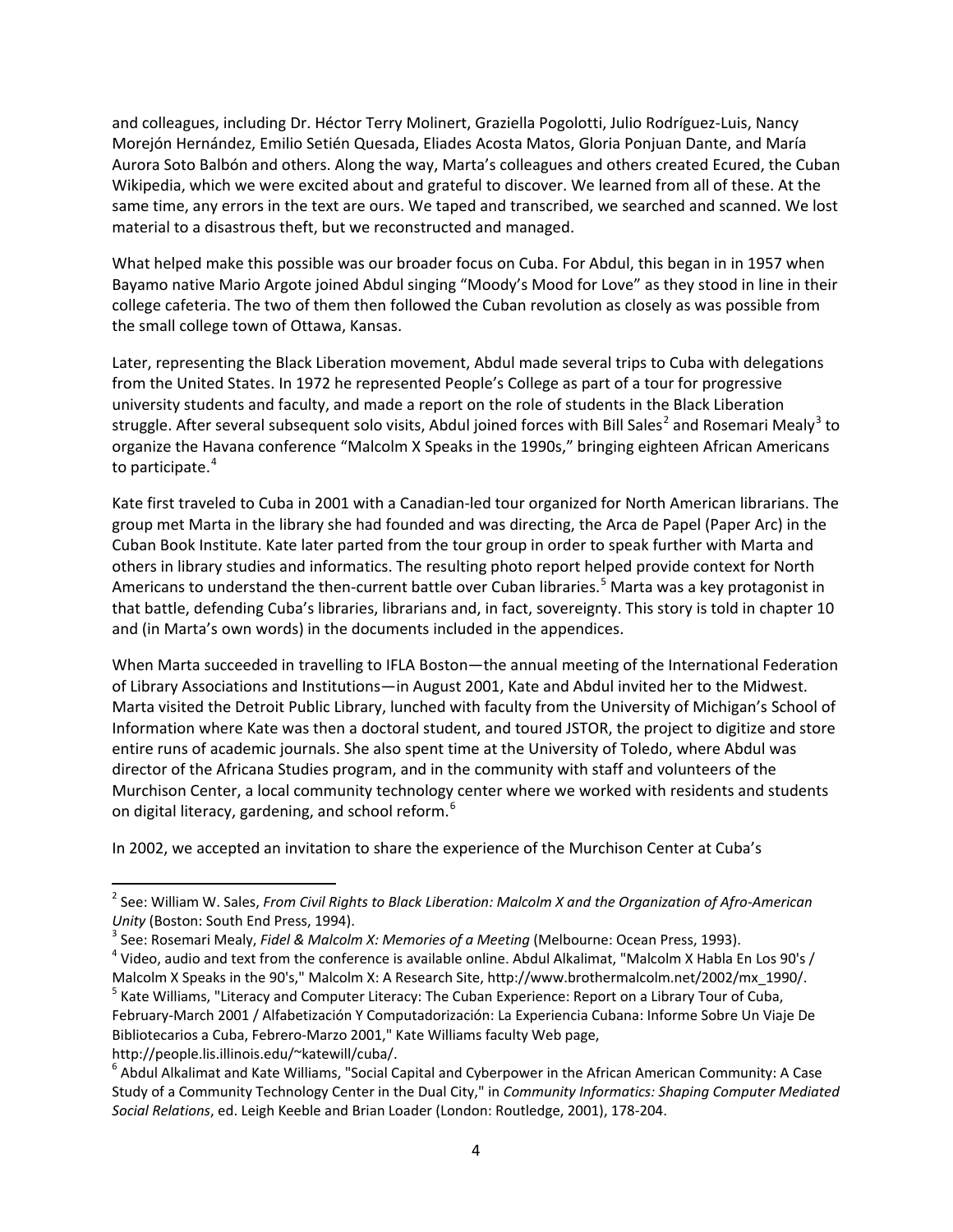International Congress on Information, INFO 2002. A nine-person delegation from the University of Toledo and the Murchison Center traveled to Havana to speak at the conference and see our counterparts in Cuba.<sup>[7](#page-2-0)</sup>

Both of us are faculty at the University of Illinois at Urbana Chamapaign—Abdul emeritus from the Department of Afro-American Studies and the Graduate School of Library and Information Science (GSLIS), Kate an associate professor at GSLIS. As we complete this biography of a librarian, the school is considering dropping the word "library" from its name. This reflects a global crisis: public cultural institutions are seeing surging demand, yet are also fighting for funding and for their continued existence. Libraries are inclusive institutions for entire populations. "Big data" research—including that carried on in the same academic unit as library and information studies—serves corporations and governments. This book is also an argument for examining, sustaining and, where necessary, reinventing the libraries that serve a broad democratic role involving literacy, popular education, and recreation in local communities.

Who should read this book? First and foremost, this is a book about the Cuban Revolution, a narrative about people and one particularly important cultural institution. Anyone interested in Cuba will find this a good read. This is especially true for readers interested in racism and Afro-Cubans. This is also a book for librarians and library students. We need to see libraries in all sorts of contexts, for that is the modern world. The library as a memory institution can be reimagined as a nervous system of society, with its capacity for collecting, processing, storing, and sharing our recorded perceptions. Here is a story of the emergence of a modern library system aimed at decolonization and social justice. Librarians in the Global South,<sup>[8](#page-2-1)</sup> and many in the Global North serving immigrants from the South, will find this a useful study of their longtime colleague Marta Terry. And library students interested in social justice can use this book to understand an important example of a librarian who has made and is still making a sustained and creative contribution.

While it is not possible to completely separate the two topics, this book is in two parts: Marta the Afro-Cuban woman and Marta the librarian. Each part begins with an essay that provides context, which is especially crucial for readers not familiar with Cuba. Chapter 1 is an overview of the development of Cuban identity, focusing on the dialectics of the Afro-Cuban experience. Major signposts here are the ideas of José Martí and Fernando Ortiz. The rest of part 1 focuses on Marta's family, education, and her joining the Cuban revolution. Chapter 2 examines six generations of Marta Terry's family. It begins with her great-grandmother Marta O'Farrill, born of two African parents and born into slavery. It traces her lineage through her grandmother, her parents and aunts and uncles; her son and grandson. (Because her marriage emerged within a particular historical—and library—context, that story is told in chapter 6.) Chapter 3 is about Marta's education. Home schooled until age ten, she was enrolled early in high school where she earned her *bachillerato.* She then continued on through the University of Havana and the State Teachers College at New Paltz (in upstate New York), eventually earning a doctorate at the former. At the university she joined and shaped a network of friends that has endured all her life. Chapter 4 explains how she joined the revolutionary movement against the Batista regime soon after her University of Havana experience.

<span id="page-2-0"></span> $^7$  Documents from the trip are available online. University of Toledo Africana Studies Program, "Toledo Spiders Go to Cuba," Murchison Center, http://murchisoncenter.org/cuba/.

<span id="page-2-1"></span> $8$  The Global South is a term that very broadly identifies the parts of the world which were subjugated and colonized by the European powers after 1500. People and countries in the Global South have since taken a variety of paths towards freedom and equality, but within a context of continued subjugation (cultural, economic, political, and military) by the Global North, especially the US and Western Europe.